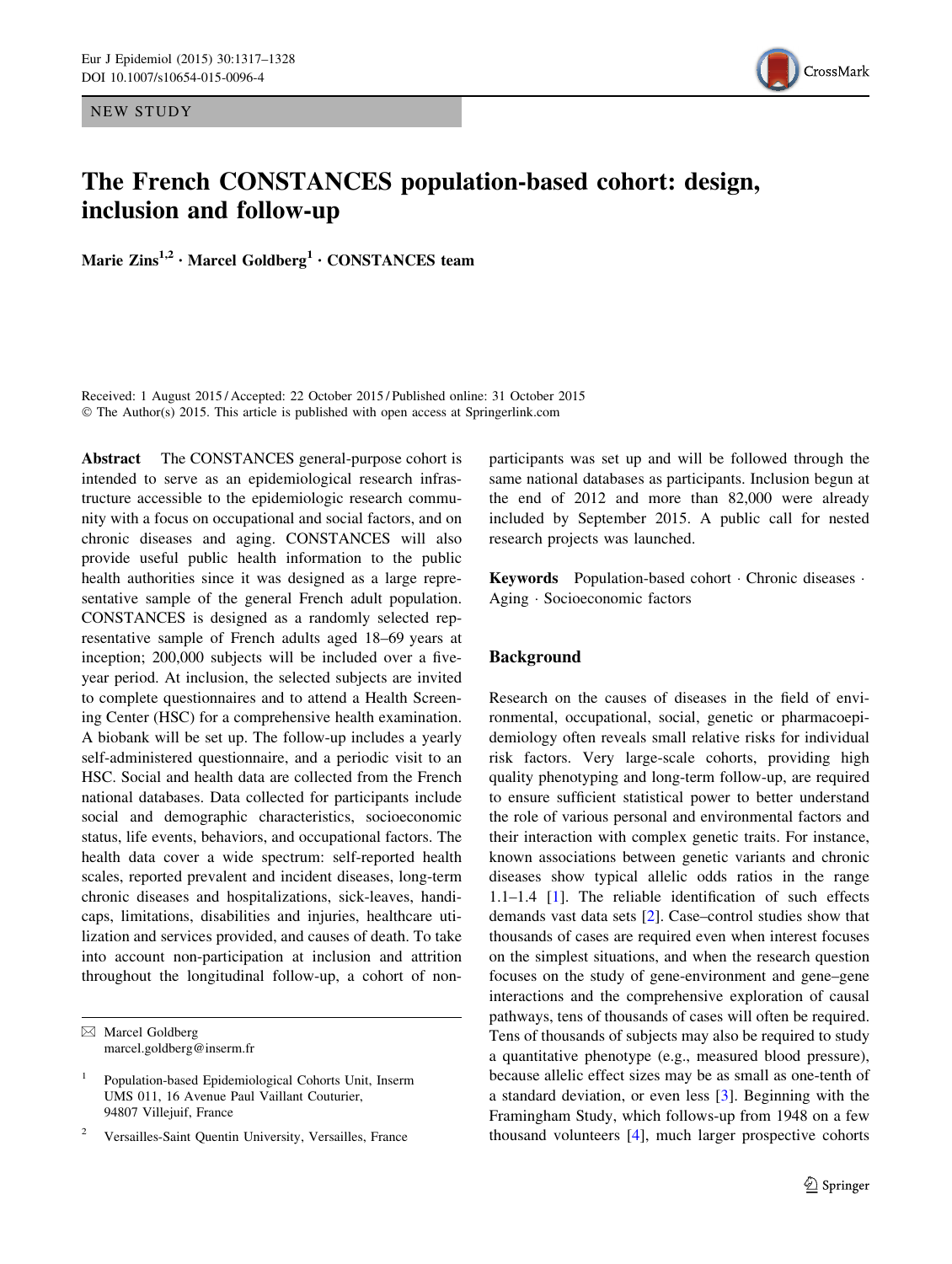including hundreds of thousands of subjects were launched in different countries, such as the Nurses' Health Study [\[5](#page-9-0)], the One Million Women Study [[6\]](#page-9-0), the UK Biobank [\[7](#page-9-0)], the Kadoorie Study of Chronic Disease in China [\[8](#page-9-0)], the Norwegian CONOR Consortium [\[9](#page-9-0)], the EPIC European Prospective Investigation into Cancer and Nutrition [[10\]](#page-9-0) or LifeLines in the Netherlands [[11\]](#page-10-0). Other very large population-based cohorts with hundreds of thousands of participants are currently being implemented in different countries, such as the German National Cohort [\[12](#page-10-0)], LifeGene in Sweden [\[13](#page-10-0)], or the Cartagene Cohort in Québec, Canada [\[14](#page-10-0)].

# Main objectives

The overarching objective of the CONSTANCES project is to establish a large population-based cohort to contribute to the development of epidemiologic research. It was designed as a general-purpose prospective cohort intended to serve as an open epidemiological research infrastructure accessible to the scientific community for conducting ancillary projects on a variety of research questions. It will serve as an important scientific instrument, in a similar manner to a telescope or a particle accelerator, for example, built not to answer a specific question but rather to help analyze a wide range of scientific problems. In this regard, the design of CONSTANCES relied on the experience of the GAZEL Cohort Study, an open general-purpose prospective cohort established in 1989 by our research group which is currently supporting more than 80 different nested research projects on very diverse scientific topics [\[15–17](#page-10-0)]. Although designed as a general-purpose cohort intended to host nested projects with a very broad scope, we have focused on specific areas. We are especially interested in occupational and social factors, on chronic diseases and aging. Regarding occupational factors, CONSTANCES should contribute to the study of occupational exposure in the etiology of cancer and in exploring the genetic polymorphisms that make individuals susceptible to these factors [\[18](#page-10-0)]. Musculoskeletal disorders in relation to working conditions and biomechanical and psychosocial factors at work are also a key topic of interest, focused on the short and long-term medical, social and professional major consequences of musculoskeletal disorders [\[19](#page-10-0)]. The effects of exposure to occupational chemicals on chronic respiratory diseases [[20\]](#page-10-0) and on neurodegenerative diseases [[21\]](#page-10-0) and cognitive functioning is an important concern. Psychosocial factors at work contribute to coronary heart disease [[22\]](#page-10-0), depression and mental health [\[23](#page-10-0)] and other outcomes. Due to the economic context in industrial countries, there is also a major interest in workability and other determinants of early exit from the labor force, as well as on determinants and consequences of extending working life [\[24](#page-10-0)]. Social determinants of health inequalities are another major area of interest for CONSTANCES. This covers social inequalities in the occurrence, treatment and socioeconomic consequences of common conditions such as diabetes, cancer, depression and other psychiatric problems or cardiovascular diseases [\[25](#page-10-0)]. Aging is a major challenge in all industrialized countries, but studies are essentially limited to the age groups above 65 years and provide little information about earlier life periods [[26\]](#page-10-0), even though factors that lead to impairments, disabilities, and chronic diseases at advanced ages often begin early in life, and they continue to accumulate throughout life. CONSTANCES should contribute to the study of many research questions about aging, such as the study of the occupational, personal and genetic determinants of cognitive decline, the effects of retirement on cognition, or factors that may lead to inactivity and isolation, factors and mechanisms that contribute to successful aging, and conversely those that contribute to disabilities and/or frailty [\[27](#page-10-0)]. Efforts are also to be made to understand the causes of individual and social heterogeneity in aging by investigating the nature of the association between risk factors and cognitive aging in terms of cumulative risk, risk trajectories or critical period models [[28\]](#page-10-0). Research on consequences of aging is focused on the impact of poor functional status on survival and functioning and the potential causes of its variation by socioeconomic position [\[29](#page-10-0)].

The second main objective of the CONSTANCES cohort is to provide useful public health information to the public health authorities and health care regulatory bodies in order to contribute to a better knowledge of the health and health care resource utilization of the French population. For this purpose CONSTANCES was designed as a large representative sample of the general French adult population, characterized by a broad coverage of health problems and health determinants.

#### Design

#### Cohort composition

Considering our objectives, CONSTANCES was designed as a sample representative for age, gender and socioeconomic status (SES) of the French adult population aged 18–69 at inception. However, due to our partnership with the National Health Insurance Fund administered by the ''Caisse Nationale d'Assurance Maladie des travailleurs salaries" (CNAMTS), we had to restrict the source population of CONSTANCES to salaried workers, professionally active or retired and their family (more than 85 % of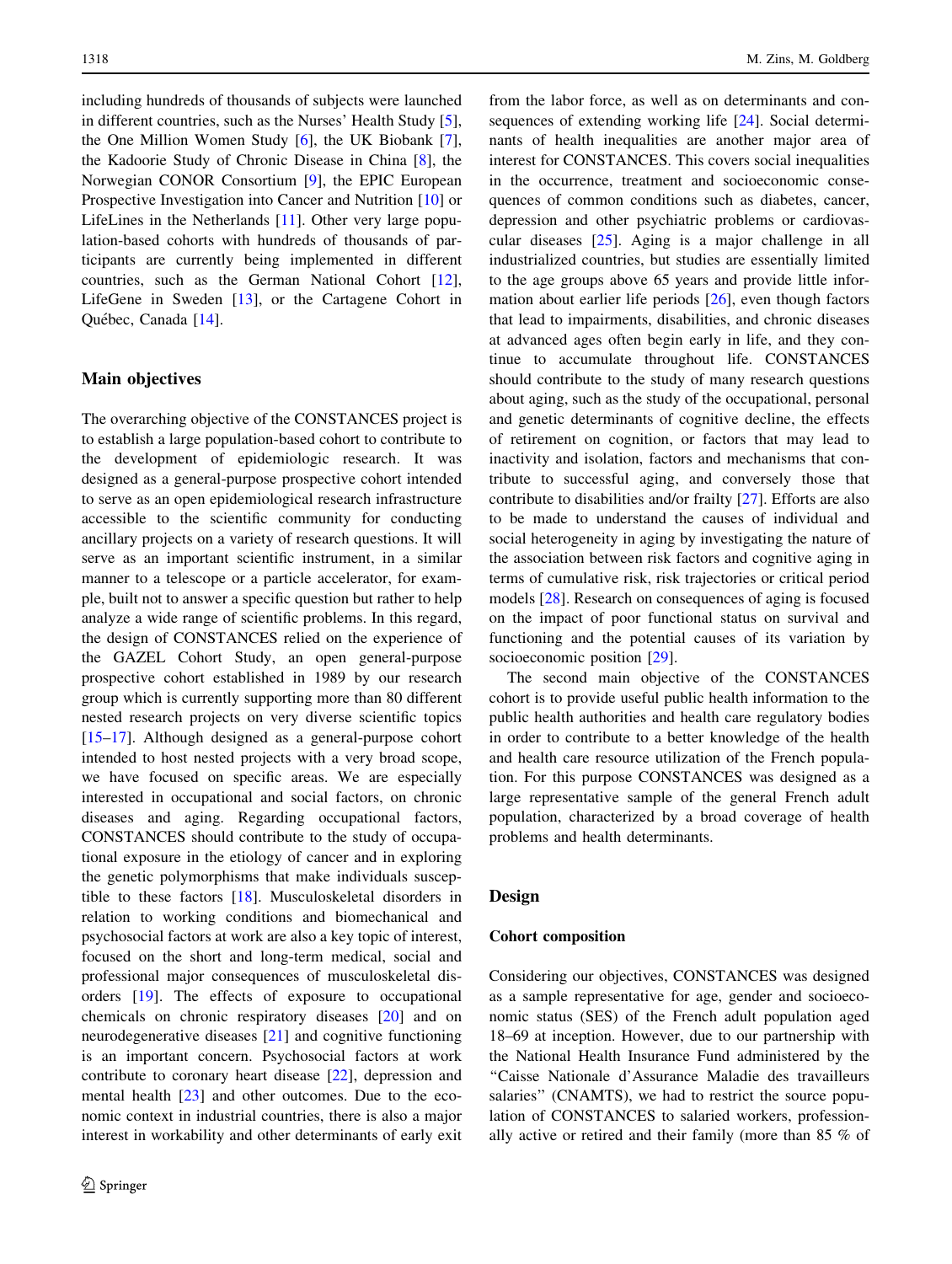the French population, i.e. approximately 50 million people), thus excluding agricultural and self-employed workers which are affiliated to other health insurance funds.

We plan to include 200,000 participants over a 5-year period. As CONSTANCES is a general-purpose cohort, we assessed the potential of CONSTANCES to conduct epidemiologic studies likely to have good statistical power. We estimated the number of some major health outcomes expected in the CONSTANCES cohort over a moderately long term in a cohort with an age and sex structure identical to that of the French general population aged 18–69 years at the last available national census. Table 1 presents the number of expected events at the end of 5, 10, and 15 years for events for which we have reliable national reference data [\[30–32](#page-10-0)]: deaths and incidence of cancer, ischemic heart disease, and Alzheimer disease. For these major outcomes, the number of these serious events is high and will make possible numerous studies with satisfactory power.

# Procedures for inclusion

In France, everyone with health insurance from CNAMTS, as well as their dependents, is entitled to receive free health examinations that include extensive work-ups conducted in Health Screening Centers (HSCs). Overall the 110 HSCs located in all France conduct approximately 500,000 health examinations annually. Thanks to our partnership with CNAMTS, we are including the cohort participants in 22 selected HSCs located in 19 "départements" in different regions of France (Fig. [1](#page-3-0)).

Randomly selected eligible persons (see below) receive at home an invitation to come to their HSC. We selected HSCs that have experience with the recruitment of large numbers of people and with participating in epidemiological studies. All are large, have a staff motivated to work in epidemiology, and use advanced medical equipment; their geographic distribution represents the principal regions of France. We are proceeding gradually to the establishment of the entire cohort which will last over a 5-year period. Inception started at the end of 2012, and the final cohort will be constituted by the end of 2017.

Those who volunteer receive questionnaires to complete at home before attending their HSC where they sign an informed consent and benefit for a health examination.

#### Procedures for longitudinal follow-up

Participants are followed-up through "active" procedures (implying them directly). An annual self-administered questionnaire is completed by the subjects at home, using either a paper questionnaire or internet. They will also be

Table 1 Expected number of incident major health outcomes during the follow-up of the CONSTANCES cohort

|                                                        | 5-year follow-up |          | 10-year follow-up |              |          | 15-year follow-up |                |              |        |
|--------------------------------------------------------|------------------|----------|-------------------|--------------|----------|-------------------|----------------|--------------|--------|
|                                                        | Men              | Women    | Total             | Men          | Women    | Total             | Men            | Women        | Total  |
| Death, all causes                                      | 4131             | 2133     | 6264              | 9727         | 5502     | 15,229            | 16,983         | 10,736       | 27,719 |
| Incident cases of ischemic heart disease (35–64 years) | 681              | 138      | 819               | 1418         | 290      | 1708              | 2178           | 452          | 2630   |
| Incident cases of Alzheimer disease                    | 265              | 240      | 505               | 793          | 1007     | 1800              | 1548           | 2469         | 4018   |
| Incident cancers                                       | 3162             | 2220     | 5381              | 7036         | 4855     | 11,892            | 11,444         | 7823         | 19,267 |
| Lip, oral cavity, pharynx                              | 306              | 47       | 353               | 644          | 103      | 747               | 1005           | 165          | 1170   |
| Colon-Rectum                                           | 357              | 251      | 608               | 817          | 590      | 1407              | 1360           | 1011         | 2370   |
| Liver                                                  | 106              | 16       | 121               | 232          | 36       | 268               | 373            | 60           | 433    |
| Pancreas                                               | 54               | 34       | 88                | 121          | 78       | 199               | 197            | 133          | 330    |
| Larynx                                                 | 89               | 7        | 96                | 189          | 16       | 205               | 298            | 26           | 324    |
| Lung                                                   | 502              | 91       | 593               | 1093         | 199      | 1292              | 1743           | 321          | 2064   |
| Melanoma                                               | 66               | 86       | 152               | 139          | 180      | 319               | 216            | 278          | 494    |
| <b>Breast</b>                                          | $\mathbf{0}$     | 900      | 900               | $\mathbf{0}$ | 1922     | 1922              | $\overline{0}$ | 3031         | 3031   |
| Uterus                                                 | $\Omega$         | 100      | 100               | $\Omega$     | 220      | 220               | $\overline{0}$ | 357          | 357    |
| Ovary                                                  | $\mathbf{0}$     | 91       | 91                | $\mathbf{0}$ | 196      | 196               | $\mathbf{0}$   | 312          | 312    |
| Prostate                                               | 689              | $\theta$ | 689               | 1627         | $\theta$ | 1627              | 2755           | $\mathbf{0}$ | 2755   |
| Bladder                                                | 166              | 22       | 188               | 380          | 55       | 435               | 633            | 98           | 730    |
| Kidney                                                 | 113              | 55       | 168               | 245          | 123      | 367               | 390            | 198          | 589    |
| Thyroid                                                | 19               | 66       | 85                | 39           | 134      | 173               | 58             | 201          | 259    |

French national reference data come from [[30–32\]](#page-10-0)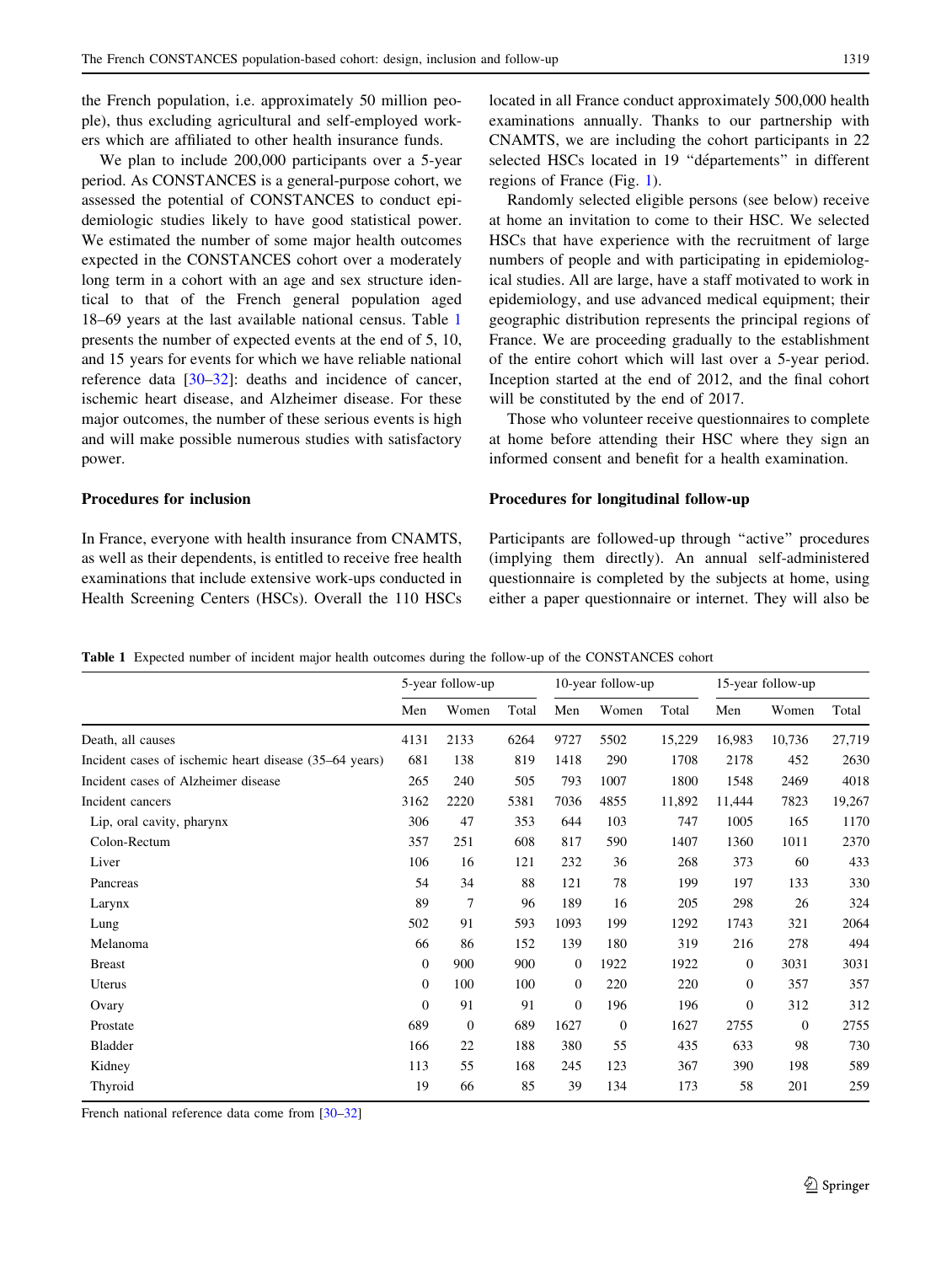<span id="page-3-0"></span>



invited every 5 years for a new health examination in a HSC. Maximizing their personal participation rate is essential. Accordingly, regular contact with participants includes a CONSTANCES Cohort Journal, which will present results, nested projects, etc., and is sent regularly to participants. A website was also created [\(www.constances.](http://www.constances.fr) [fr\)](http://www.constances.fr). The subjects included in CONSTANCES are also followed up "passively" (so-called because this follow-up does not require the subjects' participation) by annual linkage with three national social and health data databases.

The National Retirement Insurance Fund administered by CNAV ensures the retirement pension for every individual in France who had health insurance from CNAMTS at least once during his or her life. CNAV has therefore set up a system that allows it to collect social and occupational data from different organisms and schemes that manage various forms of insurance and other social protection. The CNAV regularly receives for its databases employers' annual reports (occupation, salary), and information about periods of employment and unemployment from social welfare organizations (e.g., sick leave, maternity leave, unemployment, and diverse social benefits) [[33\]](#page-10-0).

The National Health Insurance Fund administered by CNAMTS manages the SNIIRAM database which covers the entire French population [[34\]](#page-10-0). The SNIIRAM contains

exhaustive individual medical detailed data from different sources: reimbursement data (doctors and other health professionals visits, prescribed drugs, medical devices); socalled ''long-term diseases'' (serious chronic diseases exempt from co-payments and user fees); hospital discharge records, including for each hospitalization principal and associated diagnoses, medical and technical procedures. Table [2](#page-4-0) shows the main data extracted from the SNIIRAM database.

Finally, vital status and causes of death are obtained from the National Death Registry-CepiDc [\[30](#page-10-0)].

# Principal data collected from different sources

Here we summarize the main data to be collected from different sources (questionnaires, medical examination, national health and social databases), at each stage of the study; the detailed English version of the inclusion and follow-up data catalog can be downloaded from CON-STANCES' website [\[35](#page-10-0), [36](#page-10-0)].

# Social and demographic characteristics

Social position, educational and income level, employment and marital status, household composition, socioeconomic status of parents and spouse, material living conditions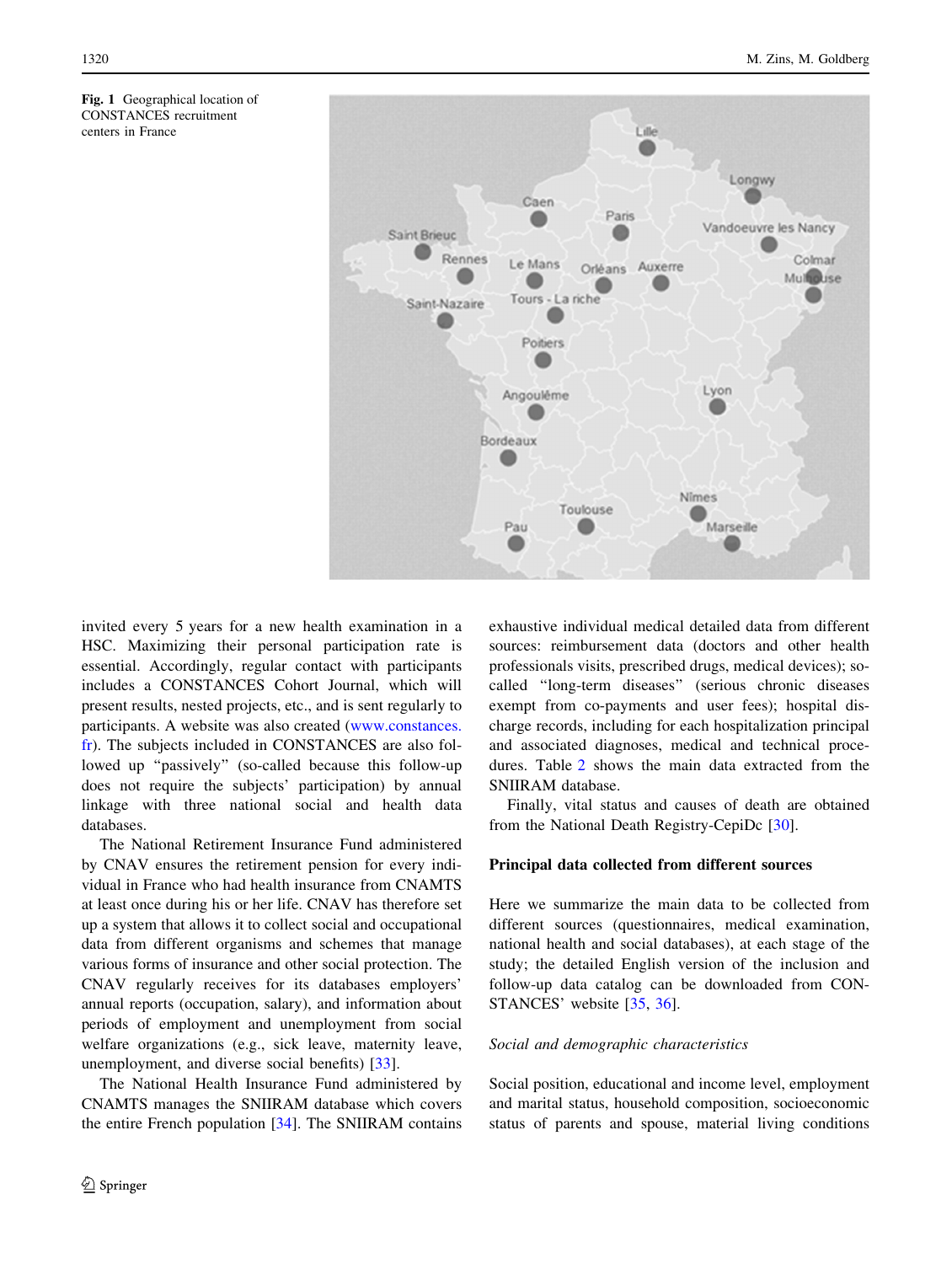<span id="page-4-0"></span>

| <b>Table 2</b> Main data extracted from the SNIIRAM national database |  |
|-----------------------------------------------------------------------|--|
|-----------------------------------------------------------------------|--|

(type of housing, household income, etc.), including geocoding of the residency address.

# Health

Personal and family disease history; self-reported health scales (perceived health, quality of life, mental health, and specific scales for cardiovascular, musculoskeletal, and respiratory diseases); incident and prevalent diseases (from self-reports, social security long-term diseases and hospital discharge); sick leaves, handicaps, limitations, disabilities and injuries and healthcare utilization and management; and date and cause of death. In the HSC examination weight, height, waist-hip ratio, blood pressure, electrocardiogram, vision, hearing, and lung function, laboratory tests (blood sugar level, lipid work-up, liver function tests, blood creatinine levels, complete blood cell counts, urine tests) are measured.

# Behaviors

Smoking and alcohol consumption, dietary habits and physical activity, cannabis use, sexual orientation.

#### Occupational factors

From questionnaires: lifelong and current occupational exposure to chemical, physical, and biological agents; postural, mechanical and organizational constraints; stress at work. Full job histories are coded for linkage with available job-exposure matrices developed by the Occupational Health Department of the National Institute for Health Surveillance [[37\]](#page-10-0).

### Specific health problems of the elderly (45 years and older)

CONSTANCES collects detailed data on cognitive and physical performance from the age of 45, which is earlier in life than most of the available cohorts [[38\]](#page-10-0). Neuropsychologists proceed to an evaluation of functional capacities: Instrumental Activities of Daily Living (IADL) scale [\[39](#page-10-0)]; cognitive functions are assessed through the MMSE [\[40](#page-10-0)], trail making A–B [[41,](#page-10-0) [42](#page-10-0)], Wechsler's coding subtest [\[43](#page-10-0)]; digital finger tapping test [[44](#page-10-0)], word fluency, formal lexical and semantic evocation [[45,](#page-10-0) [46\]](#page-10-0), RL/RI-16 memory test [\[47](#page-10-0), [48\]](#page-10-0); physical functioning assessment includes walking speed [\[49](#page-10-0)], balance [[50](#page-10-0)] and hand grip tests [\[51](#page-10-0)].

# Biobank

Due to budget restrictions we plan to collect biological samples (blood and urine) from only half of the cohort  $(n = 100,000)$  starting in 2016 during inclusion visits to the HSC of the new participants. For blood, we will store, total blood, plasma aliquots on EDTA plasma separator tube (PST), and plasma aliquots on Hep Li PST, serum aliquots (dry serum separator tube). For urine, we will keep aliquots. Standardized procedures for biological samples collection will be used, including standardized blood sampling (pre-treatment of the samples in each recruitment center within 30 mn after the collection), transport from each site to the central laboratory within the night  $(<24 h)$ at  $4-8$  °C, robotized aliquoting in cryotubes (2D barcodes) in the central biorepository, and storage in vapor phase nitrogen; sample retrieval will be automated. In addition to this basic biobanking program, CONSTANCES will offer optional programs for specific research projects on subsets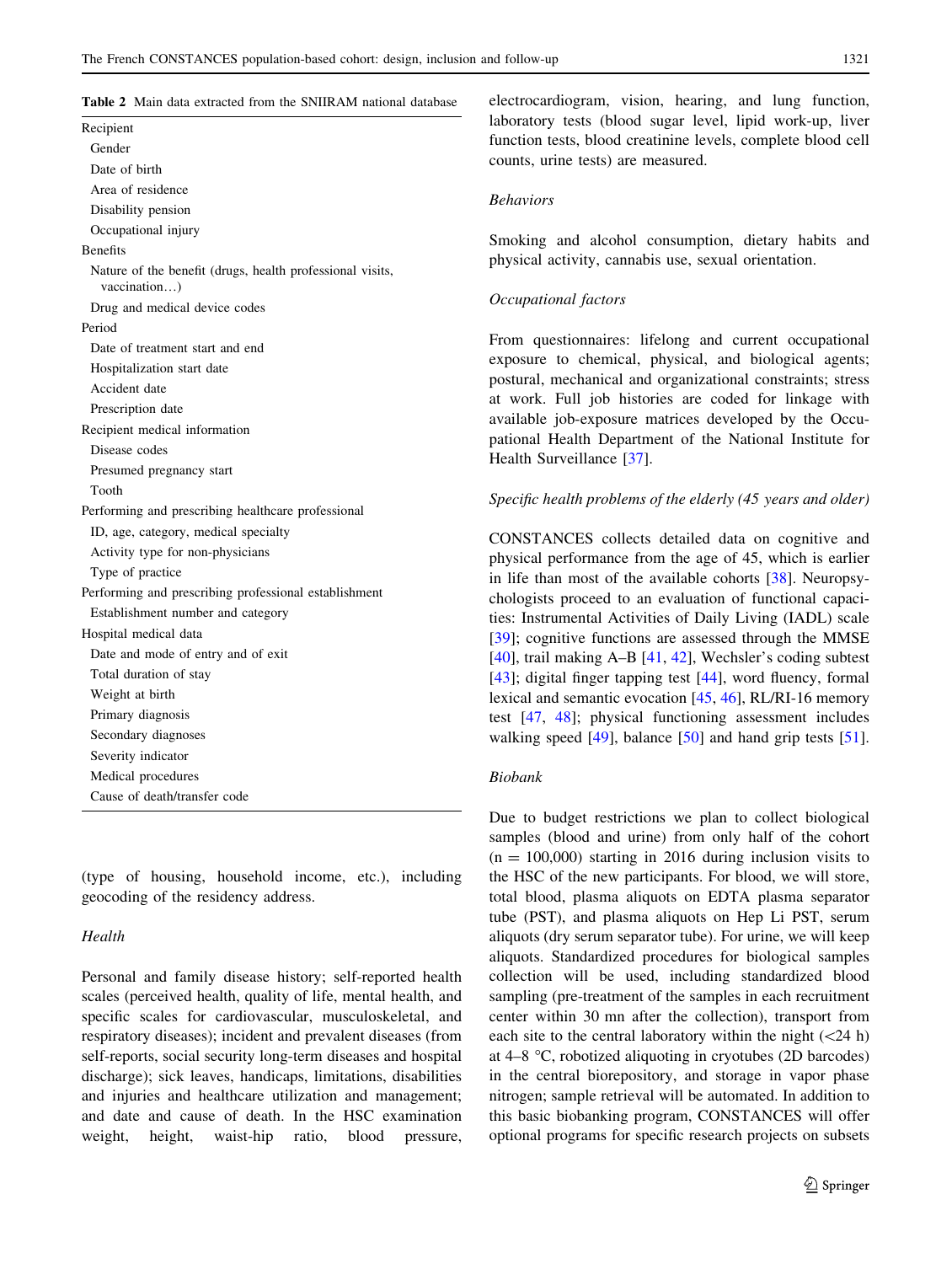of participants, in which additional samples such as washed erythrocytes, RNA, proteins, mononuclear cells, saliva, or hair and nails may be collected.

# Quality control and validation of health events

The self-administered questionnaires undergo the standard verifications: percentages of non-response, missing data, delay in return, etc.

For standardizing data collected in the study centers, we developed a quality program, including quality assurance and quality control procedures in order to obtain high quality medical examination data. We first organized working groups composed of personal from participating sites (MD and nurses), epidemiologists and quality assurance specialists supervised by experts of each domain concerned by the data measured or collected, in order to develop standard operating procedures (SOP), which detail the measurement method for each type of data. The SOPs also describe the materiel admissible for the study, the required annual certification, the periodic verifications or maintenance (all SOPs can be downloaded from the CON-STANCES website: [http://www.constances.fr/espace](http://www.constances.fr/espace-scientifique/pos.php)[scientifique/pos.php](http://www.constances.fr/espace-scientifique/pos.php)). For each measurement, all steps of the realization were detailed in order to minimize the inter-operator variation. Prior inclusion, we performed a physical inspection of each site and each site's employee involved in the study has been trained prior participation. The two first days of inclusions, a monitor was present on site to support the study staff. Any study site representative involved in the study has to be trained by a monitor. After training the practice of the trainees are regularly followed by a monitor in order to minimize drifts over time. Practices are monitored on site on a monthly basis. Practice of each study site member is followed at minimum once per year.

The quality control process includes a validation plan, tracking the missing data, the out of ranges or any warning waiting for predefined consistency check. Each month the data exported from the site and imported in the CON-STANCES database are sorted out from the database to perform quality controls. When discrepant data are encountered, the monitor identifies the origin of the discrepancy and the concerned data have to be corrected and reintegrated into the CONSTANCES database. For each category of data, the monitor identifies the source document (where the data has been recorded for the first time) and verifies the consistency between the site data and the CONSTANCES database extraction. Finally, we perform a permanent statistical monitoring of the inter-operator and inter-site variability.

As medical data extracted from the national databases are not always accurate, particular attention is paid to validation of the diagnoses extracted from the healthrelated administrative databases, which are routinely verified using a specific procedure. Potential cases are first identified from the available sources: self-reported diseases in the annual follow-up questionnaire, diagnoses extracted from the SNIIRAM database (''long-term diseases'', hospital diagnoses). Participants having given a specific consent for being contacted or for contacting their doctor or hospital (97.4 % of the participants gave such a consent) are then contacted by telephone. A short questionnaire allows for confirming that the person really reported a disease and for collecting additional data (date of the occurrence of the disease for instance); the participant is asked to send medical documents allowing for collecting specific data and for diagnosis validation (pathology report, electrocardiogram…). When the subject cannot be reached or when he/she cannot provide the documents, the hospital or the general practitioner is contacted. Finally, the cases are adjudicated by specialized expert committees. Initially, we are particularly focusing on some major outcomes: cardiovascular events, cancers, and neurodegenerative diseases.

### Data management

CONSTANCES' data are centralized in a unique database stored in a highly secured environment. We describe here the main features of the data management process. The first step is sampling of the eligible people within the CNAV database (see below); after sampling, identification data (names, postal addresses, telephone numbers) are encrypted and kept by a thrusted third party, an independent organization in charge of sending the invitations to participate to CONSTANCES; thus only a study number is stored in the central CONSTANCES database. After the inclusion of the participants in the study medical centers, several data streams (where the participants are identified by their study number) coming from multiple sources feed regularly the database using different media: paper questionnaires are computerized; data from the study centers are sent to the CONSTANCES database through internet or by postal mail depending on their nature; data extracted from the administrative databases are encrypted and sent to CONSTANCES by internet by CNAMTS and CNAV; inclusion questionnaires are completed on paper, while for follow-up questionnaires participants can chose between paper or internet using a specific internet platform. Consent forms are stored by the thrusted third party. For the validation of the diagnoses, as it implies a direct contact with the participants and/or their doctor or hospital, the thrusted third party send the contact data (names, telephone, consent forms) to an external telephone platform.

The CONSTANCES database itself is divided into two parts. Raw data from the different sources are stored in a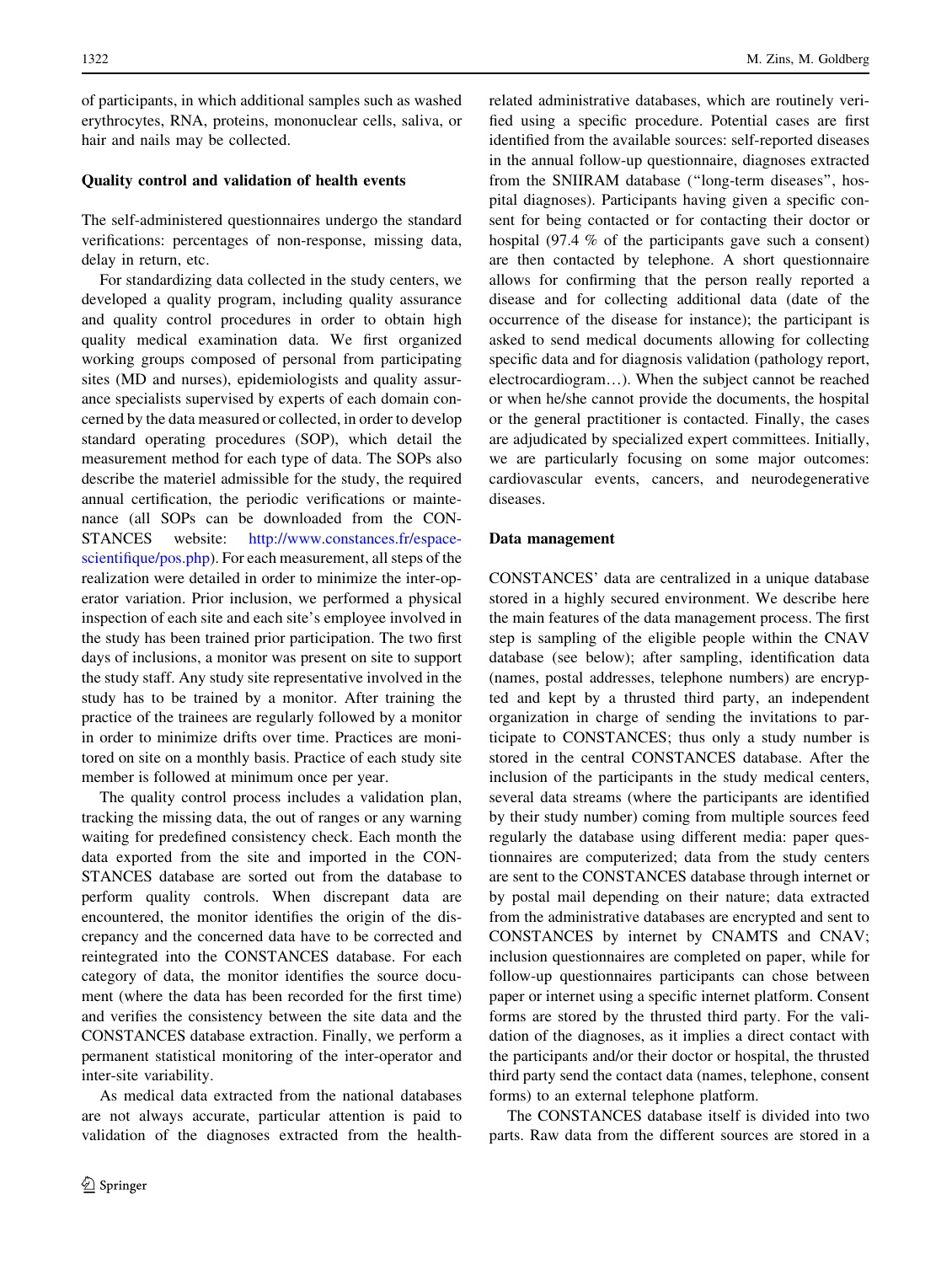working database where different controls and data cleaning are performed and the raw data are archived. Cleaned data are then transferred into the study database, which is used for research. Safety is ensured by various provisions (encryption of data, passwords, regular back-ups…). Encrypted data are transferred to external researchers for their studies by internet; data potentially allowing identification of the participants are impoverished (zip code instead of address, age group instead of date of birth, etc.).

The data management system of CONSTANCES was approved by CNIL, the national data protection authority.

#### Periodicity of follow-up

The periodicity of follow-up varies according to the sources. A self-administered mail questionnaire is sent annually, thus allowing close follow-up, by collecting numerous data without asking subjects for too much work each year. At the same time, it will facilitate rapid response for setting up new studies and establish a sense of loyalty in the participants; too long a delay between two questionnaires is a factor that promotes dropping out [[52\]](#page-10-0). Some data will be collected annually (health status and reported morbidity, life events and characteristics of place of residence, smoking, alcohol, etc.), while others will be collected at longer intervals, according to a planned calendar (health scales and questionnaires for a specific health area or specific risk factors). Because the national databases essentially record events continuously, the follow-up of the data they provide will be permanent. Finally, participants will also be asked to come to the HSC every 5 years for medical and laboratory examinations.

#### Control of selection effects

Selection effects are one of the major sources of bias in epidemiologic surveys. They can bias estimates of disease prevalence or incidence (or of prevalence of exposure to a risk factor) and of associations between exposures and diseases of interest. In longitudinal cohorts, selection effects may occur at inclusion and throughout follow-up because of cohort attrition.

The problem of biases linked to selection effects is very different depending on whether the objectives are analytic or descriptive [\[53](#page-11-0)]. In a cohort whose inclusion procedures are the same for all subjects (the case of CONSTANCES), in principle the exposure-disease relation does not differ between subjects who are included and those who are not [\[54–56](#page-11-0)]. Therefore, the selection procedures at inception for CONSTANCES participants should generate minimal bias in analytic studies, although the observed exposure effect relationships may be affected if the highest exposures are underrepresented, which often happens for factors like alcohol or tobacco consumption. On the other hand, the problem of attrition during follow-up may cause substantial bias if the probability of continued follow-up is different in exposed and unexposed subjects or in those who do or do not become ill, as it is often the case [[57\]](#page-11-0).

For descriptive studies of the frequency of health problems and exposures, the parameters of interest must be estimated in a representative sample of the target population. In this regard, the potential concerns for CON-STANCES are mainly incomplete geographical coverage of the recruitment centers and factors associated with voluntary participation. We have verified that the structure of the population of the "départements" where the CON-STANCES HSCs are located is essentially identical to that for France as a whole for the principal demographic, social, and occupational characteristics; we should thus be able to generalize the CONSTANCES results to the French population (data not shown).

Using volunteer subjects inevitably produces selection effects, even in studies that use random drawing from an appropriate sampling base, as it is the case of CON-STANCES, as eligible individuals may refuse participation (become non-participants), a potential source of bias. To compensate, researchers usually attempt to collect a minimum data set for the non-participants (mainly age, sex, and social category), to facilitate subsequent adjustments for estimating the relevant parameters. This approach nonetheless has some limitations. First, it is not always possible to collect the adjustment data for non-participating subjects. Nor is it always clear whether these data are sufficient to control for potential bias, because we know, for example, that within the same socioeconomic category there are many important differences in terms of health, behavior, lifestyles, social networks, etc. [[58,](#page-11-0) [59](#page-11-0)]. Finally, it is rarely possible to control completely for potential selection bias because it is rare to have the relevant data collected simultaneously for the participants and the nonparticipants.

To obtain a representative sample of the target population and to minimize the biases associated with selection effects at inclusion and during follow-up in CON-STANCES, we took the following steps. The sampling base at inclusion is composed of all persons aged 18–69 years and covered by CNAMTS in the catchment areas of the CONSTANCES HSCs. Sampling is done within the CNAV database which includes exhaustively all the persons in France affiliated to the CNAMTS. The random drawing is stratified according to unequal inclusion probabilities, based on data from participation in previous surveys involving invitations to HSCs [\[60](#page-11-0)]. We also drawn a ''parallel cohort'' from a random sample of 400,000 nonparticipants for whom we prospectively collect data from the same national databases than for the participants: social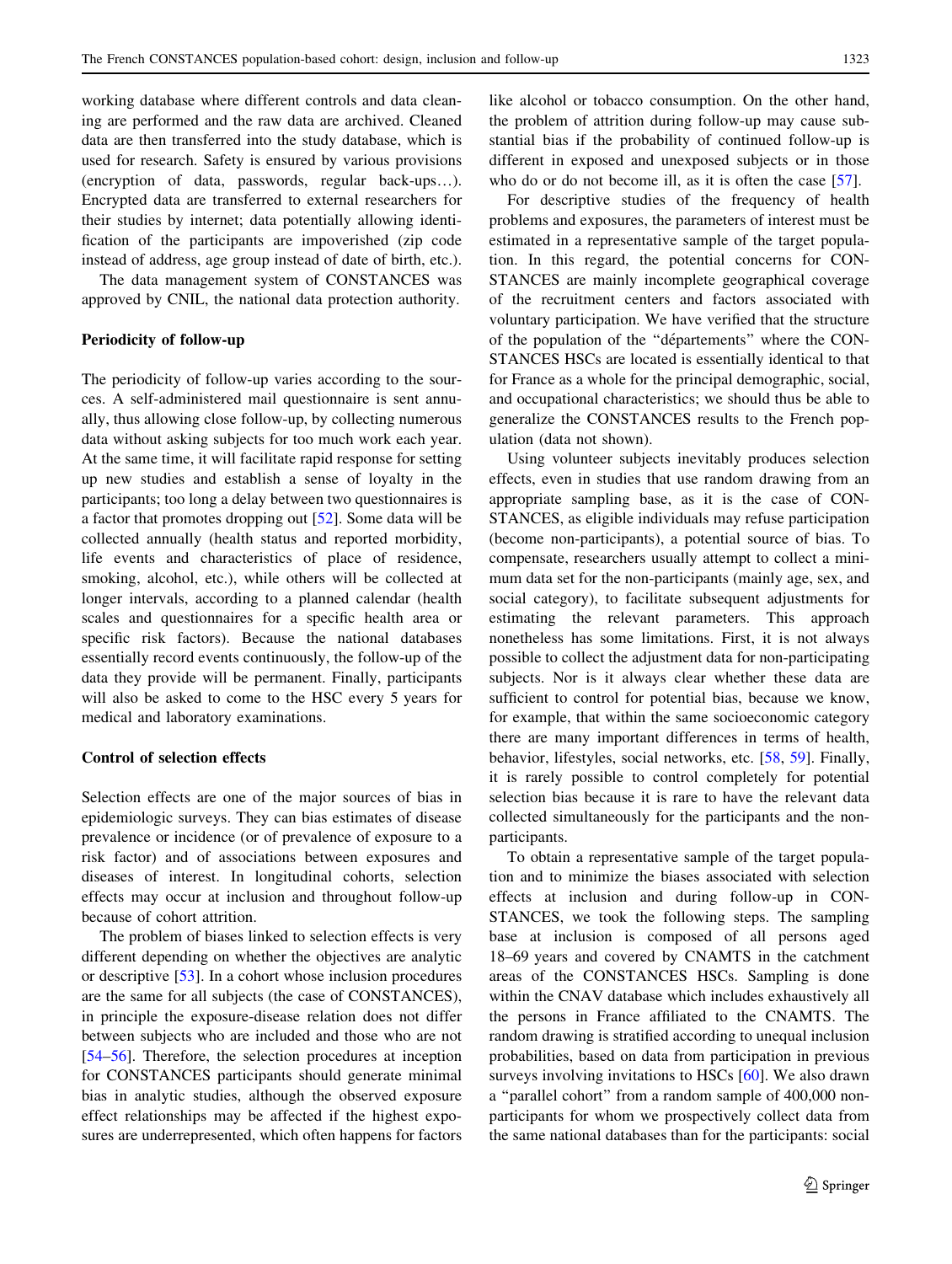and occupational characteristics (sex, age, work status, occupation, social category), through the CNAV database, health and health-care utilization from the SNIIRAM and the National Death Registry. Auxiliary data extracted from CNAV and SNIIRAM cover three years before inception for both the participants and the sample of non-participants. We are thus able to estimate the probabilities of participation in CONSTANCES associated with sociodemographic and health variables using logistic regression models, to compute weights for correcting unit nonresponse and to estimate adjusted prevalence of questionnaire variables. As in epidemiological surveys auxiliary health and social data are usually not available for nonrespondents, this approach has rarely been used to correct the prevalence estimates for nonresponse bias, with few exceptions which proved to effectively correct for nonre-sponse [[61\]](#page-11-0).

A major concern of long-term prospective cohorts is attrition, potentially inducing biases and affecting the power of the study [[52\]](#page-10-0). We can assume that almost none of the people included in CONSTANCES will be permanently lost to follow-up, since the participants will be followed passively through the SNIIRAM, CNAV and National Death Registry files. There will nonetheless be attrition due to the failure to return the annual questionnaire. Coefficients of adjustment for attrition are calculated by a method similar to the one used to calculate the coefficient of adjustment for initial non-participation based on the data collected at inclusion for participants as well as the SNIIRAM and CNAV data.

#### Advancement

After a field pilot during a four to five-month period in seven centers, including about 3500 subjects [\[62](#page-11-0)], the recruitment started in late 2012. Currently (September 2015), more than 82,000 participants are included in the cohort. The participation rate to the annual follow-up questionnaire of subjects who were included in 2012, 2013 and 2014 was higher than 80 % each year.

The preliminary analysis of the available data showed that this sample is close to the general population of adults in France regarding the main socioeconomic variables (Table 3).

There was quite a diverse distribution of occupations and working conditions, lifestyle factors, and the prevalence rates of various diseases and symptoms were close to those from other available French surveys (data not shown).

We also verified that the use of auxiliary data from national databases on both respondents and non-respondents for correcting unit nonresponse and to estimate

Table 3 CONSTANCES cohort: main sociodemographic characteristics of the sample

|                                      | $\%$ |
|--------------------------------------|------|
| Age                                  |      |
| $18 - 29$                            | 11.3 |
| $30 - 39$                            | 17.0 |
| $40 - 49$                            | 22.1 |
| $50 - 59$                            | 23.7 |
| $60+$                                | 25.8 |
| Gender                               |      |
| Men                                  | 46.1 |
| Women                                | 53.9 |
| Education                            |      |
| No diploma or lower than high school | 27.4 |
| High school                          | 16.6 |
| College                              | 23.5 |
| University                           | 30.5 |
| Missing                              | 2.0  |
| Marital status                       |      |
| Single                               | 23.7 |
| Married, civil partnerships          | 60.1 |
| Divorced, separated                  | 10.9 |
| Widower                              | 2.4  |
|                                      |      |

Data available in July 2015 ( $n = 57,922$ )

adjusted prevalence of questionnaire variables was efficient. As shown in Table [4,](#page-8-0) reweighting techniques used in a previous work [\[61](#page-11-0)] proved to meaningfully improve the estimates of prevalence in the population of different conditions related to health and behaviors. When adjusting only for stratification variables (age, sex and socioeconomic status), changes were observed in the expected direction reflecting the classical underrepresentation of people with a poor health status (low self-rated health, alcohol abstinent which are often persons having a severe disease) or overweighed, and the over participation of exsmokers. We further adjusted on health data extracted from the SNIIRAM database for both participants and non-participants which were associated with the probability of participation in logistic regression models (disability, chronic diseases and hospital discharge diagnosis, number of visits to a doctor, expenses for ambulatory care). The changes observed with the first adjustments were markedly amplified, yielding more accurate estimates of the prevalences, showing that adjusting only on ''classical'' parameters (age, sex and socioeconomic status) as it is sometime done in health surveys, is not sufficient if not completely misleading, as it is the case for persons having a fasting plasma glucose  $>7$  mmol: adjustment on the stratification variables resulted in a decrease of prevalence, reflecting the high participation of aged subjects, while adjustment on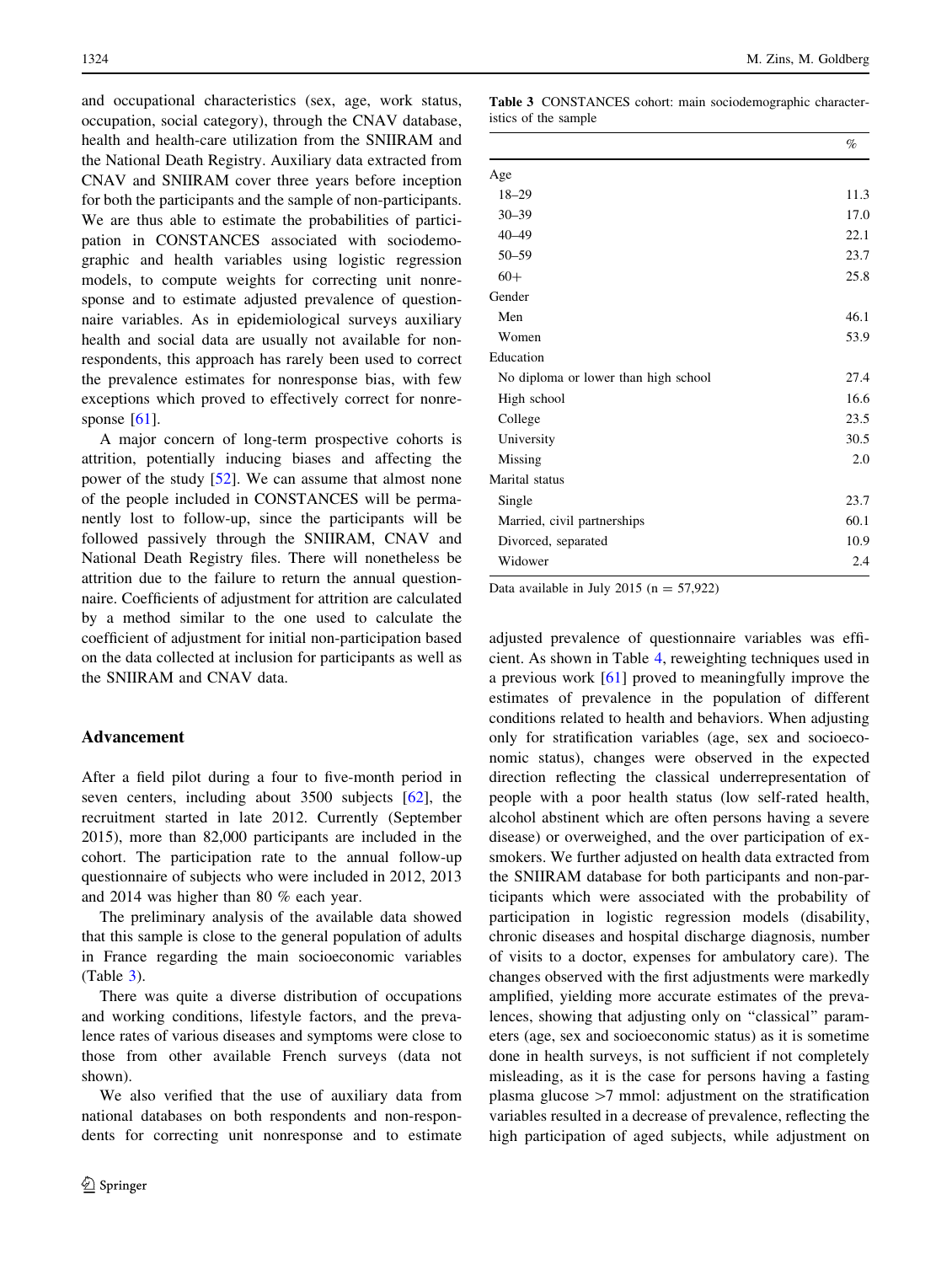|                                  | Crude prevalence    | Adjusted on stratification<br>variables (1) | Further adjustment on health<br>variables (2) |  |
|----------------------------------|---------------------|---------------------------------------------|-----------------------------------------------|--|
| Low self-rated health            | $20.1(18.0-22.2)$   | $21.8(19.3-24.2)$                           | $23.6(20.6-26.6)$                             |  |
|                                  |                     | $(+8.5\%)$                                  | $(+17, %)$                                    |  |
| Ex-smoker                        | $28.6(26.2 - 30.1)$ | $26.0(23.5-28.4)$                           | $25.2(22.4 - 28.0)$                           |  |
|                                  |                     | $(-10\%)$                                   | $(-12 \%)$                                    |  |
| Alcohol abstinent                | $18.3(16.3-20.3)$   | $20.5(18.0-22.9)$                           | $21.3(18.3 - 24.2)$                           |  |
|                                  |                     | $(+4\%)$                                    | $(+16\%)$                                     |  |
| Obesity                          | $10.1(8.5-11.6)$    | $10.8(9.0-12.7)$                            | $12.3(9.8-14.7)$                              |  |
|                                  |                     | $(+7,  \%)$                                 | $(+21\%)$                                     |  |
| Fasting plasma glucose $>7$ mmol | $2.2(1.5-3.0)$      | $2.1(1.3-2.6)$                              | $3.5(2.0-5.0)$                                |  |
|                                  |                     | $(-5,  \%)$                                 | $(+59\%)$                                     |  |

<span id="page-8-0"></span>Table 4 Crude and adjusted prevalence of selected reported conditions (percentage, 95 confidence intervals and percentage of change after adjustment)

1—Age, sex and socioeconomic status

2—Disability, chronic diseases and hospital discharge diagnosis, number of visits to a doctor, expenses for ambulatory care

diagnosed diabetes led on the contrary to a strong increase of prevalence reflecting the low participation of persons suffering from this condition.

Research in CONSTANCES

Every group in France or in other countries, public or private, is entitled to apply to develop a nested project within CONSTANCES and to access to its database. Projects are evaluated by the CONSTANCES Scientific Committee on feasibility and scientific quality criteria. A Charter describes the rules that have been established for using the CONSTANCES infrastructure, regarding legal aspects, data confidentiality and security, ethics, access to the database in the case where only available data are required or when the collection of supplementary data directly from the cohort participants is needed, as well as sharing of these supplementary data, access to the biological and genetic material, responsibilities of the CON-STANCES infrastructure and of external groups, dissemination of data and results, publications and authorship, acknowledgments, follow-up of the project and funding. The material needed for applying can be downloaded from the CONSTANCES website ([http://www.con](http://www.constances.fr/index_EN.php%23propose) [stances.fr/index\\_EN.php#propose\)](http://www.constances.fr/index_EN.php%23propose).

A first call for proposals was launched in 2014 among a restricted set of French investigators who collaborated in the preparation of the protocol of CONSTANCES. More than 40 projects covering a wide range of topics were proposed and approved by the Scientific Committee; the list of accepted projects is available at: [http://www.con](http://www.constances.fr/espace-scientifique/projets-valides.php) [stances.fr/espace-scientifique/projets-valides.php](http://www.constances.fr/espace-scientifique/projets-valides.php). In May 2015, the public call for ancillary projects proposals was launched; it is planned that the Scientific Committee will examine the applications twice a year.

# **Discussion**

Considering its large size, the extensive coverage of the French adult population, the wealth of data collected from different sources, and its openness to the scientific community, the CONSTANCES cohort should constitute a powerful tool for public health information and epidemiologic research in many different fields.

CONSTANCES has several strengths. It was designed both to help answer research questions in diverse areas and to provide public health information needed by the health authorities. To facilitate the latter aim, we devised a specific sampling scheme including a non-participants cohort and developed complex statistical procedures in order to take into account selection effects at inception as well as during the follow-up of the cohort. Once completed CONSTANCES will be a large cohort, including persons living and working in diverse settings, from large cities to small villages in different regions of France, with a broad range of socioeconomic status and trades. Numerous data are collected at inception, including an extensive medical, physiological and biological examination, and a large biobank will be set up. The follow-up is extensive, relying both on active participation of the volunteers through annual questionnaires and regular visits to the HSCs, and on passive methods through the regular linkage to health and socioeconomic national exhaustive databases. Of particular importance is the high frequency of measurements from many different sources, allowing for analyses of life course trajectories of health in relation to personal, social,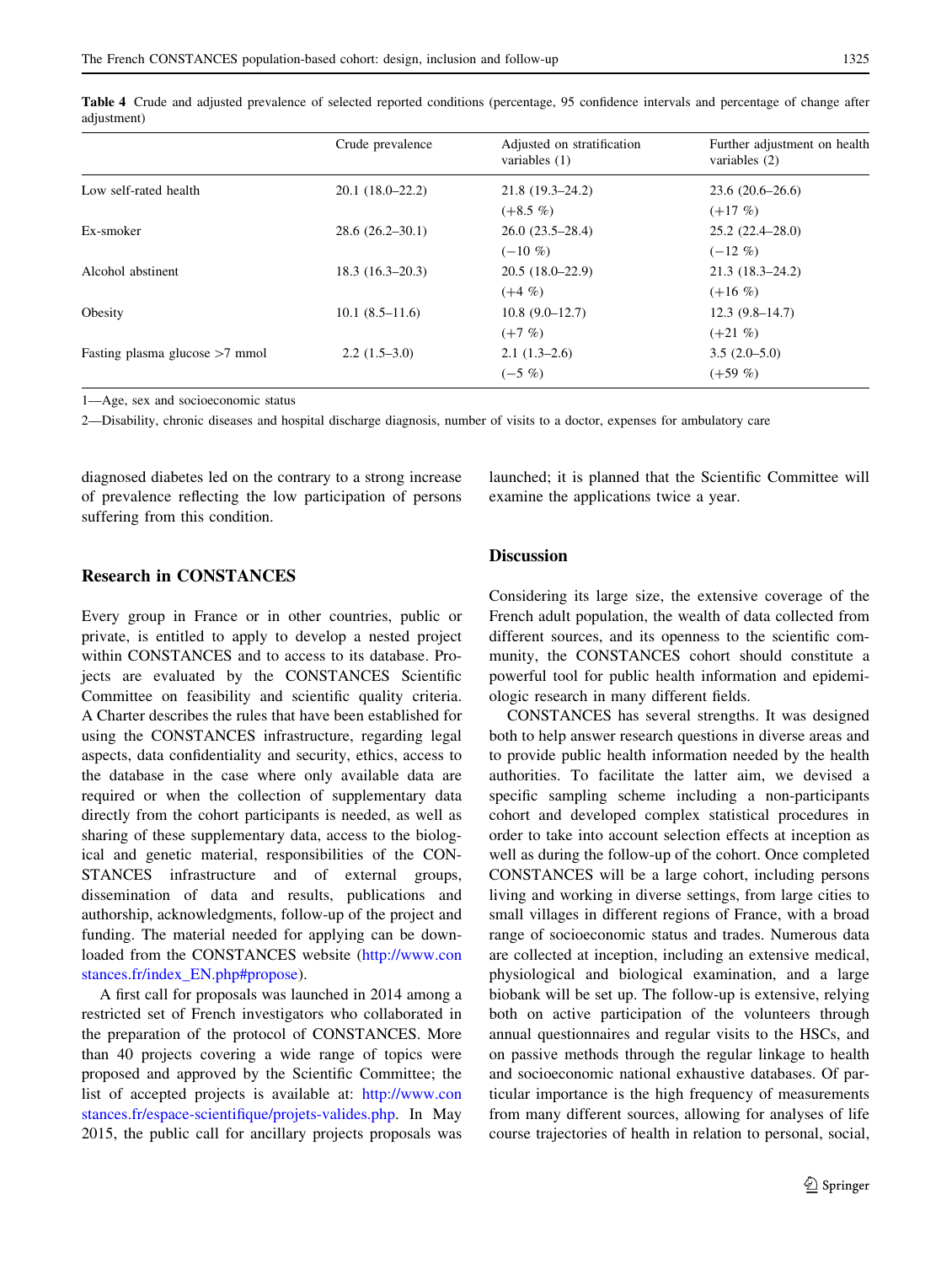<span id="page-9-0"></span>occupational factors and major life events. Specific efforts were put into the quality of data collection and the validation of main outcomes in order to provide a highly phenotyped cohort. A unique feature of CONSTANCES is also to include a comprehensive set of cognitive and physical tests starting as young as 45 years, which is earlier in the life course than most available studies on ageing.

The CONSTANCES has also some limitations. Due to the voluntary participation of cohort members, there will probably be an underrepresentation of hard-to-reach subjects, such as heavy drinkers or socially excluded persons. Comparisons between participants and non-participants at inclusion and during the follow-up through the ''non-participants cohort'' allow assessment of potential biases due to selection effects, but lack of sufficient numbers in some categories might be a problem. Even more importantly, despite its large size CONSTANCES will not offer sufficient power to study rare outcomes or exposures. Simulations under several hypotheses regarding the prevalence of exposure and expected relative risk and duration of followup since inception, showed that in most of the situations where the relative risk is below 2, especially when interactions have to be taken into account, power will be satisfactory after at least 5 years of follow-up for situations where the annual incidence of the outcome is over 10/100,000 and the prevalence of exposure over 10 % (data not shown). This limit is common to all longitudinal cohorts, which is why CONSTANCES participates in the Biobanking and Biomolecular Resources Research Infrastructure-Large Prospective Cohorts (BBMRI-LPC) consortium for networking of prospective studies in Europe [\[63](#page-11-0)].

Acknowledgments The CONSTANCES cohort is supported by the Caisse Nationale d'Assurance Maladie des travailleurs salariés-CNAMTS, and was funded in its pilot phase by the "Direction générale de la santé" of the Ministry of Health (CPO 2007–2009), and by the Institut de Recherche en Santé Publique-Institut Thématique Santé Publique, and the following sponsors: Ministère de la santé et des sports, Ministère délégué à la recherche, Institut national de la santé et de la recherche médicale, Institut national du cancer et Caisse nationale de solidarité pour l'autonomie (AMC10003LSA). CON-STANCES is accredited as a ''National Infrastructure for Biology and health'' by the governmental Investissements d'avenir program and was funded by the Agence nationale de la recherche (ANR-11-INBS-0002 Grant). CONSTANCES is conducted in partnership with the National Health Insurance Fund administered by CNAMTS, and with the National Retirement Insurance Fund administered by the Caisse nationale d'assurance vieillesse—CNAV. Quality control procedures are taken in charge by ClinSearch for the data collected in the HSCs, and by Asqualab and EuroCell for the biological data. We also gratefully acknowledge the major contribution to the protocol of numerous colleagues, in France and abroad, who helped in the general design of the cohort, and of the participating HSCs. The authors express also their thanks to Dominique Polton from the CNAMTS for her help, and to Christophe Albert and Joël Brulard for the drawing of eligible persons and the access to the CNAV database.

#### Compliance with ethical standards

All confidentiality, safety and security procedures were approved by the French legal authorities. According to the French regulations, the CONSTANCES Cohort project has obtained the authorization of the National Data Protection Authority (Commission nationale de l'informatique et des libertés-CNIL). CNIL verified that before inclusion, clear information is provided to the eligible subjects (presentation of CONSTANCES, type of data to be collected, ability to refuse to participate, informed consent, etc.). Concrete procedures for setting up the two cohorts (participants and non-participants) ensure the confidentiality of the data at every point in its circulation as well as the anonymity of the cohort of non-participants. In addition, CONSTANCES was approved by the National Council for Statistical Information (Conseil national de l'information statistique—CNIS), the National Medical Council (Conseil national de l'Ordre des médecins—CNOM), the Institutional Review Board of the National Institute for Medical Research-INSERM and our local Committee for Persons Protection (Comité de protection des personnes).

Conflict of interest The authors declare that they have no conflict of interest.

Open Access This article is distributed under the terms of the Creative Commons Attribution 4.0 International License ([http://crea](http://creativecommons.org/licenses/by/4.0/) [tivecommons.org/licenses/by/4.0/\)](http://creativecommons.org/licenses/by/4.0/), which permits unrestricted use, distribution, and reproduction in any medium, provided you give appropriate credit to the original author(s) and the source, provide a link to the Creative Commons license, and indicate if changes were made.

#### References

- 1. Burton PR, et al. Size matters: Just how big is BIG? Quantifying realistic sample size requirements for human genome epidemiology. Int J Epidemiol. 2009;38:263–73.
- 2. Collins FS. The case for a US prospective cohort study of genes and environment. Nature. 2004;429:475–7.
- 3. Newton-Cheh C, et al. Eight blood pressure loci identified by genomewide association study of 34,433 people of European ancestry. Nat Genet. 2009;41:666–76.
- 4. Oppenheimer GM. Becoming the Framingham study. Am J Public Health. 2005;95:602–10.
- 5. Egan KM, Stampfe MJ, Hunter D, Hankinson S, Rosner BA, Holmes M, Willett WC, Colditz GA. Active and passive smoking in breast cancer: prospective results from the Nurses' Health Study. Epidemiology. 2002;13:138–45.
- 6. Darling GM, Johns JA, McCloud PI, Davis SR. Estrogen and progestin compared with simvastatin for hypercholesterolemia in postmenopausal women. N Engl J Med. 1998;338:64.
- 7. Collins R, UK Biobank Steering Committee. UK Biobank: protocol for a large-scale prospective epidemiological resource. Manchester: UK Biobank Coordinating Centre; 2007.
- 8. Chen Z, Lee L, Chen J, Collins R, Wu F, Guo Y, Linksted P, Peto R. Cohort profile: the Kadoorie study of chronic disease in China (KSCDC). Int J Epidemiol. 2005;34:1243–9.
- 9. Naess O, et al. Cohort profile: cohort of Norway (CONOR). Int J Epidemiol. 2008;37(3):481–5.
- 10. Riboli E, Hunt KJ, Slimani N, Ferrari P, Norat T, Fahey M, Charrondière UR, Hémon B, Casagrande C, Vignat J, Overvad K, Tjønneland A, Clavel-Chapelon F, Thiébaut A, Wahrendorf J, Boeing H, Trichopoulos D, Trichopoulou A, Vineis P, Palli D, Bueno-De-Mesquita HB, Peeters PH, Lund E, Engeset D, González CA, Barricarte A, Berglund G, Hallmans G, Day NE, Key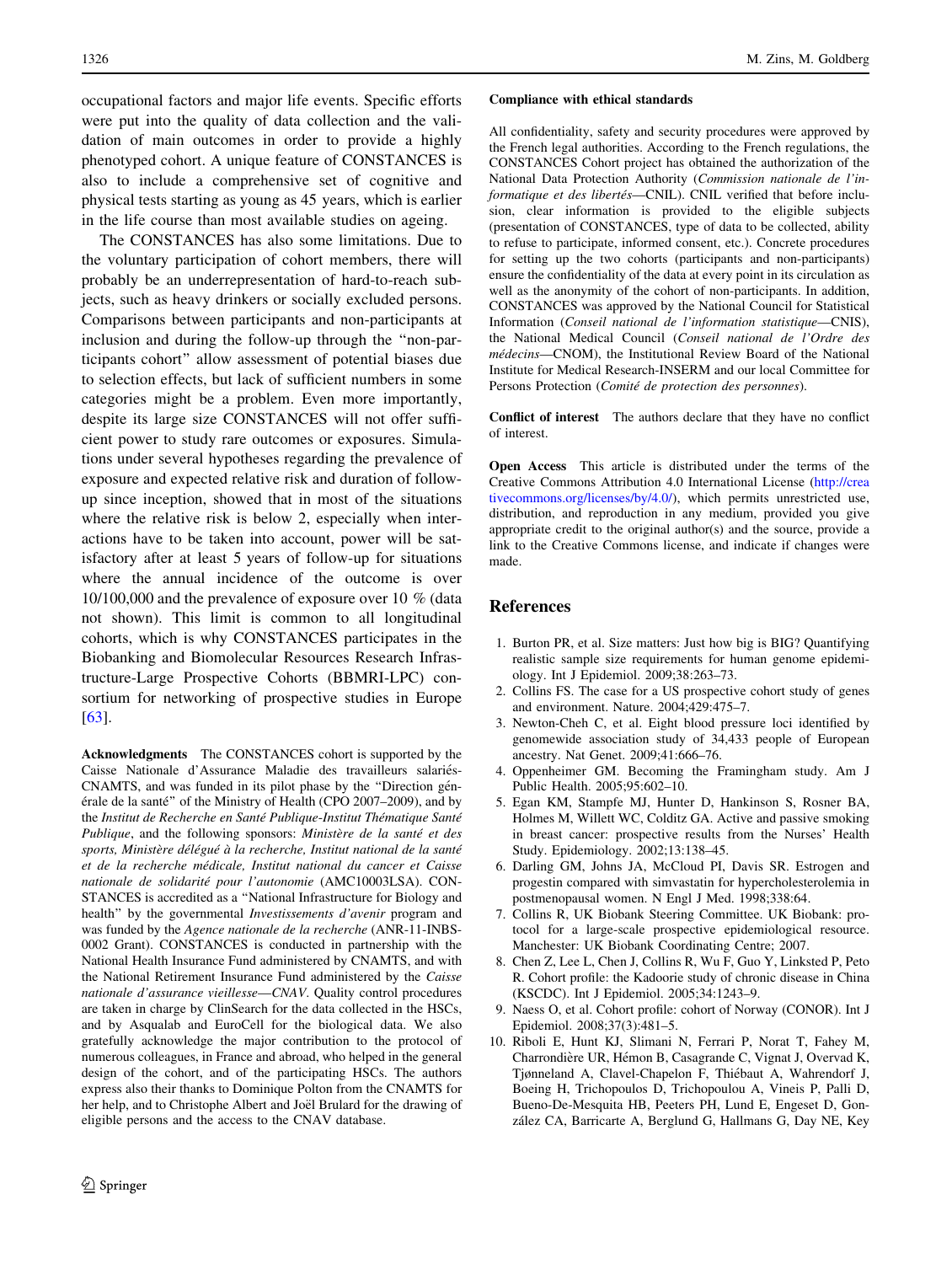<span id="page-10-0"></span>TJ, Kaaks R, Saracci R. European prospective investigation into cancer and nutrition (EPIC): study populations and data collection. Public Health Nutr. 2002;5:1113–24.

- 11. Stolk RP, Rosmalen JG, Postma DS, de Boer RA, Navis G, Slaets JP, Ormel J, Wolffenbuttel BH. Universal risk factors for multifactorial diseases: lifeLines: a three-generation populationbased study. Eur J Epidemiol. 2008;23(1):67–74.
- 12. German National Cohort (GNC) Consortium. The German National Cohort: aims, study design and organization. Eur J Epidemiol. 2014;29:371–82.
- 13. lifegene.ki.se. Accessed 31 July 2015.
- 14. [http://cartagene.qc.ca/en.](http://cartagene.qc.ca/en) Accessed 31 July 2015.
- 15. GAZEL. <http://www.gazel.inserm.fr>.
- 16. Goldberg M, Leclerc A, Bonenfant S, Chastang JF, Schmaus A, Kaniewski N, Zins M. Cohort profile: the GAZEL cohort study. Int J Epidemiol. 2007;36:32–9.
- 17. Zins M, Leclerc A, Goldberg M. The French GAZEL cohort study: 20 years of epidemiologic research. Adv Life Course Res. 2009;14:135–46.
- 18. Siemiatycki J, et al. Listing occupational carcinogens. Environ Health Perspect. 2004;112(15):1447–59.
- 19. Kilbom S, Armstrong T, Buckle P, Fine L, Hagberg M, Haring-Sweeney M, Martin B, Punnett L, Silverstein B, Sjøgaard G, Theorell T, Viikari-Juntura E. Musculoskeletal disorders: workrelated risk factors and prevention. Int J Occup Environ Health. 1996;2(3):239–46.
- 20. Roche N, Dalmay F, Perez T, Kuntz C, Vergnenègre A, Neukirch F, Giordanella JP, Huchon G. Impact of chronic airflow obstruction in a working population. Eur Respir J. 2008;31:1227–33.
- 21. Brayne C. The elephant in the room—healthy brains in later life, epidemiology and public health. Nat Rev Neurosci. 2007;8(3): 233–9.
- 22. Kivimaki M, Nyberg ST, Batty GD, Fransson EI, Heikkilä K, Alfredsson L, Bjorner JB, Borritz M, Burr H, Casini A, Clays E, De Bacquer D, Dragano N, Ferrie JE, Geuskens GA, Goldberg M, Hamer M, Hooftman WE, Houtman IL, Joensuu M, Jokela M, Kittel F, Knutsson A, Koskenvuo M, Koskinen A, Kouvonen A, Kumari M, Madsen IEH, Marmot MG, Nielsen ML, Nordin M, Oksanen T, Pentti J, Rugulies R, Salo P, Siegrist J, Singh-Manoux A, Suominen SB, Väänänen A, Vahtera J, Virtanen M, Westerholm PJM, Westerlund H, Zins M, Steptoe A, Theorell T, for the IPD-Work Consortium. Job strain as a risk factor for future coronary heart disease: collaborative analysis of 2358 events in 197,473 men and women. Lancet. 2012;. doi[:10.1016/](http://dx.doi.org/10.1016/S0140-6736(12)60994-5) [S0140-6736\(12\)60994-5](http://dx.doi.org/10.1016/S0140-6736(12)60994-5).
- 23. Niedhammer I, Goldberg M, Leclerc A, Bugel I, David S. Psychosocial factors at work and subsequent depressive symptoms in the GAZEL cohort. Scand J Work Environ Health. 1998;24: 197–205.
- 24. Schuring M, Robroek SJ, Lingsma HF, Burdorf A. Educational differences in trajectories of self-rated health before, during, and after entering or leaving paid employment in the European workforce. Scand J Work Environ Health. 2015;. doi[:10.5271/](http://dx.doi.org/10.5271/sjweh.3514) [sjweh.3514](http://dx.doi.org/10.5271/sjweh.3514).
- 25. Marmot M, et al. Closing the gap in a generation: health equity through action on the social determinants of health. Lancet. 2008;372:1661–9.
- 26. Dartigues JF, Alpérovitch A. Épidémiologie et vieillissement. In: Valleron AJ, editor. Épidémiologie: conditions de son développement, et rôle des mathématiques. Rapport sur la Science et la Technologie n° 23, Comité RST de l'Académie des sciences. Éditions EDP Sciences, 2006.
- 27. Christensen K, Doblhammer G, Rau R, Vaupel JW. Ageing populations: the challenges ahead. Lancet. 2009;374:1196–208.
- 28. Gill TM, Gahbauer EA, Han L, Allore HG. Trajectories of disability in the last year of life. N Engl J Med. 2010;362:1173–80.
- 29. Jagger C, Gillies C, Moscone F, Cambois E, Van Oyen H, Nusselder W, Robine JM, EHLEIS team. Inequalities in healthy life years in the 25 countries of the European Union in 2005: a crossnational meta-regression analysis. Lancet. 2008;372:2124–31.
- 30. CepiDC. <http://www.cepidc.vesinet.inserm.fr/>.
- 31. Remontet L, Buemi A, Velten M, Jougla E, Estève J. Évolution de l'incidence et de la mortalité par cancer en France de 1978 à 2000. InVS: Saint Maurice; 2002.
- 32. ARME. Incidence et prévalence de différentes maladies. Bordeaux: ARME Pharmacovigilance; 2007.
- 33. CNAV. [http://www.cnav.fr/.](http://www.cnav.fr/)
- 34. Le Lenormand F. Système d'information de l'assurance maladie, le SNIIRAM et les échantillons de bénéficiaires. Courrier des statistiques. 2005;33:113–4.
- 35. [http://www.constances.fr/medias/base-documentaire/2015/14313](http://www.constances.fr/medias/base-documentaire/2015/1431338816-inclusion-data.pdf) [38816-inclusion-data.pdf.](http://www.constances.fr/medias/base-documentaire/2015/1431338816-inclusion-data.pdf) Accessed 31 July 2015.
- 36. [http://www.constances.fr/medias/base-documentaire/2015/14313](http://www.constances.fr/medias/base-documentaire/2015/1431338760-follow-up-data.pdf) [38760-follow-up-data.pdf.](http://www.constances.fr/medias/base-documentaire/2015/1431338760-follow-up-data.pdf) Accessed 31 July 2015.
- 37. Févotte J, Dananché B, Delabre L, Ducamp S, Garras L, Houot M, Luce D, Orlowski E, Pilorget C, Lacourt A, Brochard P, Goldberg M, Imbernon E. MATGENE: a program to develop jobexposure matrices in the general population in France. Ann Occup Hyg. 2011;55:865–78.
- 38. Finch CE. The neurobiology of middle-age has arrived. Neurobiol Aging. 2009;30:515–20.
- 39. Lawton MP, Brody EM. Assessment of older people: self-maintaining and instrumental activities of daily living. Gerontologist. 1969;9:179–86.
- 40. Folstein M, Anthony JC, Parhad I, Duffy B, Gruenberg EM. The meaning of cognitive impairment in the elderly. J Am Geriatr Soc. 1985;33:228–35.
- 41. Boll TJ, Reitan RM. Effect of age on performance of the Trail Making Test. Percept Mot Skills. 1973;36:691–4.
- 42. Miner T, Ferraro FR. The role of speed of processing, inhibitory mechanisms, and presentation order in trail-making test performance. Brain Cogn. 1998;38:246–53.
- 43. Wechsler D. Manual for the Wechsler Adulte Intelligence Scale—revised. New-York: Psychological Corporation; 1981.
- 44. Mitrushina MN, Boone KB, D'Elia LF. Handbook of normative data for neuropsychological assessment. New York: Oxford University Press; 1999.
- 45. Borkowski JG, Benton AL, Spreen O. Word fluency and brain damage. Neuropsychologica. 1967;5:135–40.
- 46. Cardebat D, Doyon B, Puel M, Goulet P, Joanette Y. Formal and semantic lexical evocation in normal subjects. Performance and dynamics of production as a function of sex, age and educational level. Acta Neurol Belg. 1990;90:207–17.
- 47. Grober E, Buschke H, Crystal H, Bang S, Dresner R. Screening for dementia by memory testing. Neurology. 1988;38:900–3.
- 48. Van der Linden M, Coyette F, Poitrenaud J, Kalafat M, Calicis F, Wyns C, Adam S et les membres du GREMEM. L'épreuve de rappel libre/rappel indicé à 16 items (RL/RI-16). L'évaluation des troubles de la mémoire. Van der Linden M et les membres du GREMEM, editors. Solal Éditeur, Marseille, 2004.
- 49. Shkuratova N, Morris ME, Huxham F. Effects of age on balance control during walking. Arch Phys Med Rehabil. 2004;85:582–8.
- 50. Horak FB, Shupert CL, Mirka A. Components of postural dyscontrol in the elderly: a review. Neurobiol Aging. 1989;10: 727–38.
- 51. Giampaoli S, Ferrucci L, Cecchi F, LoNoce C, Poce A, Dima F, Santaquilani A, Vescio MF, Menotti A. Hand-grip strength predicts incident disability in non-disabled older men. Age Ageing. 1999;28:283–8.
- 52. Goldberg M, Luce D. Les effets de sélection dans les cohortes épidémiologiques. Nature, causes et conséquences. Rev Epidemiol Sante´ Publique. 2001;49:477–92.